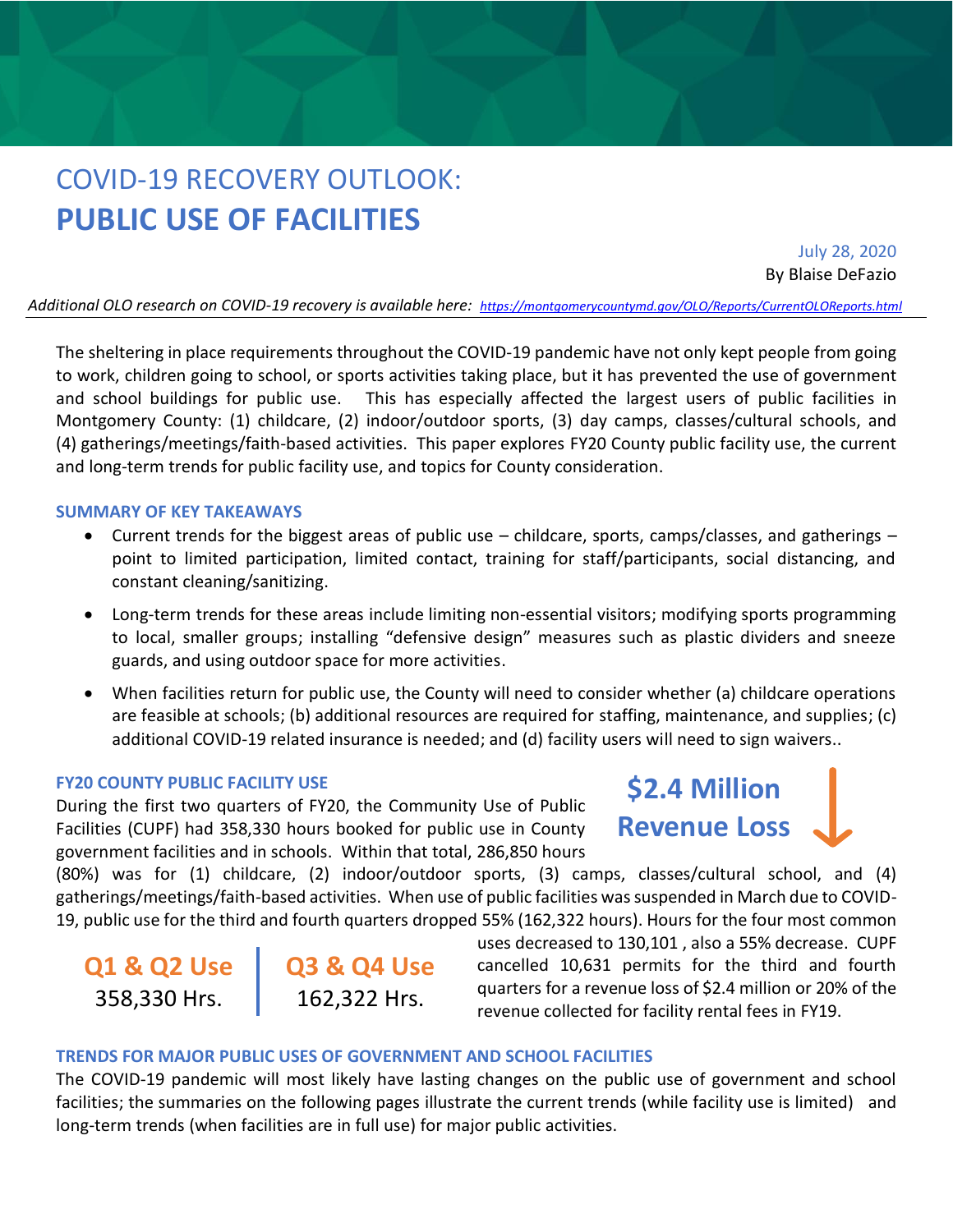### **Childcare<sup>1</sup>**

- Employees receiving CDC COVID-19 training and wearing personal protective equipment
- Implementing social distancing strategies, such as staggering arrival and drop off times
- Only using one point of entry
- Conducting screening procedures, including staff or parents taking children's temperatures and asking questions about children's health
- Keeping children with the same childcare staff and group of children each day; no "floating" staff to fill gaps
- Maximum of 15 individuals in one room
- In addition to cleaning high-contact surfaces every two hours, cleaning items that normally would not be cleaned regularly such as doorknobs, light switches, desks, chairs, playground structures, etc.
- Cleaning and sanitizing toys often; having separate bins with "clean" and "soiled toys"
- Taking care of fewer children and decreased income for providers due to new guidelines and less demand
- Requiring children to stay home longer when they have a fever or other symptoms (e.g., 72 hours)
- Temporary funding from the Child Care Development Block Grant providing aid to childcare providers and supporting childcare costs for essential workers

## Current Trends Trends Long-Term Trends

- Constant communication with government officials to understand local COVID-19 cases and mitigation efforts
- Protecting and supporting staff, children, and family members at higher risk for severe illness
- Ensuring that other community or government groups that use the same facilities as childcare follow the CDC's guidance for childcare programs
- Maintaining strict rules for cleanliness
- Continuing to limit nonessential visitors
- Allow minimal mixing between groups
- Limit gatherings, events, and extracurricular activities to those that can maintain social distancing
- Additional investments, grants, or funding will likely be required to keep childcare business solvent with lower enrollment and the same fixed costs
- With updated guidelines and spacing requirements, a potential loss in childcare slots
- Additional employer-sponsored childcare to help attract and retain employees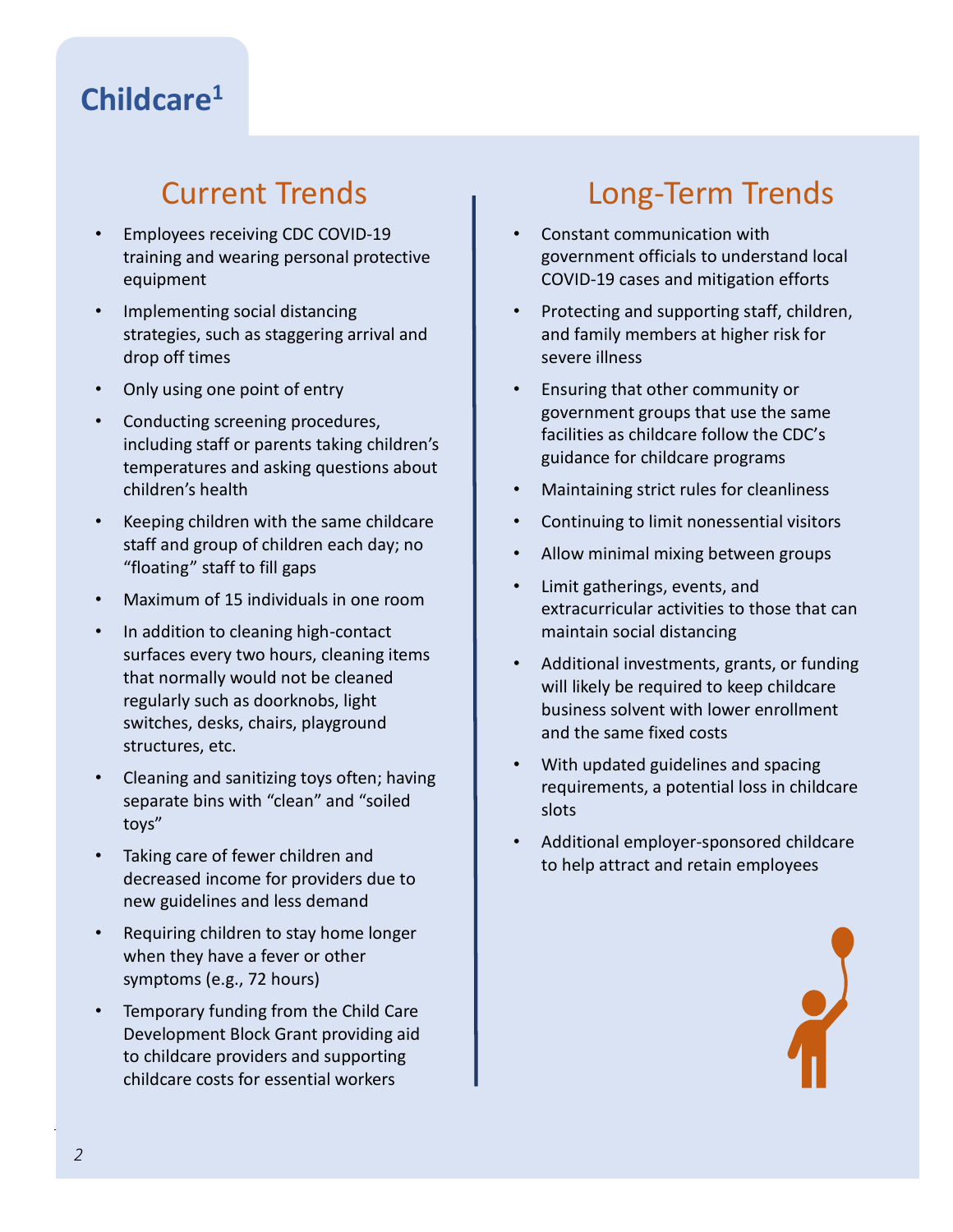# **Sports<sup>2</sup>**

- Allowing youth and high school sports in "low-contact" or "low-risk" practices in limited groups (usually 10) focused on skill building, not competition
- Recipe Card for Childcare indoor courts/facilities • Only allowing supervised youth sports for
- **Eurrent Funds and courts, as long as groups** • Allowing more than one group of 10 to use are 20 feet apart
	- Bulletin • Closing locker and indoor common rooms
- **TAKEAWAYSIONS** close contact (e.g., tennis) • Prohibiting games or scrimmages – unless regular play does not bring players into
	- Limiting nonessential visitors (e.g., parents)
- **•** Screening and taking players' temperatures before practice begins
- Limiting touching of shared equipment and a wave of a wave of a wave of evidence of a wave of a wave of a wave of  $\sim$ 
	- erful text apart so that players maintain<br>Consider how best to resident the residents at the second protection, including at the second to resident at th household istancing during breaks<br>social distancing during breaks<br>social distancing during breaks • Keeping personal equipment (e.g., bags) ten feet apart so that players maintain
		- $h_{\text{max}}$  to low-income residents in designing assistance programs;  $h_{\text{max}}$ hand sanitizer
	- $\frac{1}{2}$  determine what role new tenant protections can play in limiting evidence  $\frac{1}{2}$ • Practicing social distancing when not engaged in play
	- Ensuring that employees have training to **the emergency response to the emergency**, and the emergency, and the emergency, in response to the emergency, and the emergency, and the emergency, and the emergency of the emerg  $s = \frac{1}{2}$  such as the greated flexibility of  $\frac{1}{2}$  and  $\frac{1}{2}$  residents with the greatest unit the greatest unit the greatest unit the greatest unit the greatest unit the greatest unit of  $\frac{1}{2}$  and  $\frac{1}{2}$  need. recognize the symptoms of COVID-19
- In the longer term is a consider which policymakers are temporary and which policy changes are temporary and which need to be consider which need to be considered to be considered to be considered to be considered to be co ongoing tenant protections in response to the emergency as well as well as well as well as well as well as well as well as well as well as well as well as well as well as well as well as well as well as well as well as wel • Using facial coverings for players and
- Maintaining social distancing, especially at entrances/exits, queues, bottlenecks
- Posting adequate signage for hygiene and safety protocols
- *COVID-19 Recovery Outlook: Public Use of Facilities*  Sanitizing all equipment before each practice

# Current Trends | Long-Term Trends

- Requiring pre-participation physicals for older youth; likely to create a backlog of requests for doctor visits when sports completely return
- Increasing local, creative sports programming that includes smaller groups and focuses on skills
- Regularly taking temperatures/screening
- Monitoring and asking players about symptoms and contacts
- Cleaning athletic equipment, such as baseball bats and basketballs, intermittently during practices and contests
- More frequent cleaning of locker rooms, weight rooms, shared equipment, courts, etc.
- No sharing of water bottles or other personal items
- Keeping personal equipment (e.g. bags) **I** Increasing costs to buy new equipment instead of reconditioning and reusing
	- Suggesting players bring and frequently use water fountains, unless they are cleaned<br>hand sanifizer • Limiting access to hydration stations, such as water fountains, unless they are cleaned regularly

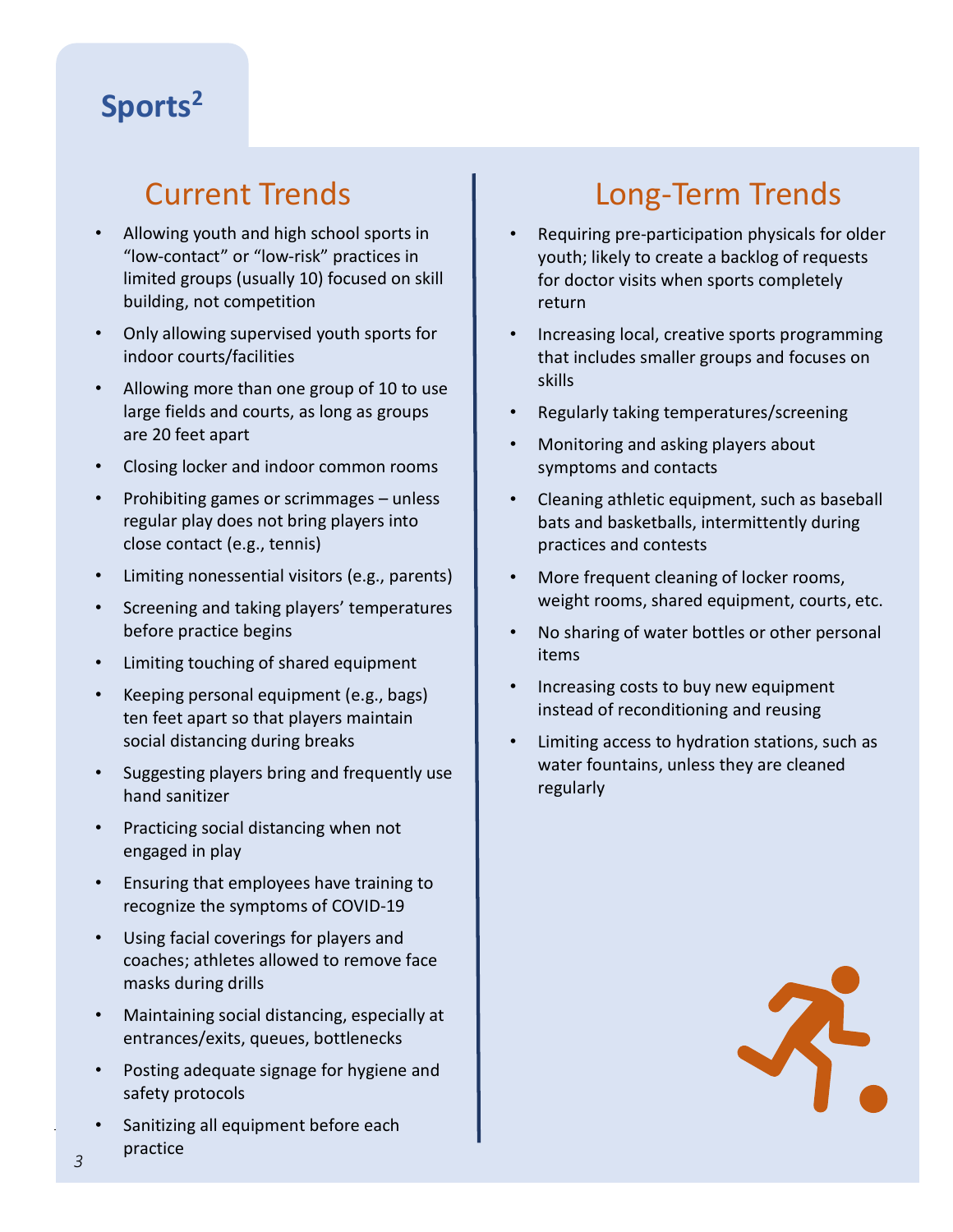# **Camps & Classes<sup>3</sup>**

- Keeping children with the same staff and group of children each day
- Maintaining groups of 15 or fewer per group/class
- Not permitting overnight camps
- Closing common areas such as playgrounds
- Limiting gatherings, events, or field trips to those where social distancing possible
- Keep seating/desks six feet apart
- Serving individually plated meals
- Restricting non-essential visitors parents not allowed inside for classes
- Providing employees CDC COVID-19 training and personal protective equipment
- Conducting screening procedures, including staff or parents taking children's temperatures and asking questions about children's health
- Identifying an isolation room/area to separate anyone with COVID-like symptoms
- Immediate closings for cleaning and quarantine if possible COVID-19 case(s) identified
- Difficulty enforcing masks-wearing rules for younger children
- Cleaning and disinfecting frequently touched surfaces at facilities and on school buses at least once a day and cleaning shared objects after each use

## Current Trends **Long-Term Trends**

- Minimal mixing between groups
- Continue to space out seating and bedding six feet apart
- Performing more activities and eating meals at picnic or large tables
- Using plastic screens or sneeze guards to separate campers/classmates for meals and/or activities ("defensive design")
- Protecting and supporting staff, campers, and class participants who are at a higher risk for severe illness
- Maintaining strict rules for cleanliness
- Continuing to limit nonessential visitors
- Serving individually plated meals instead of buffet or family-style meals
- Staggering use of common areas and disinfecting areas in between uses
- Installing additional hand washing stations
- Potentially reducing available camp/class slots due to updated guidelines and spacing requirements

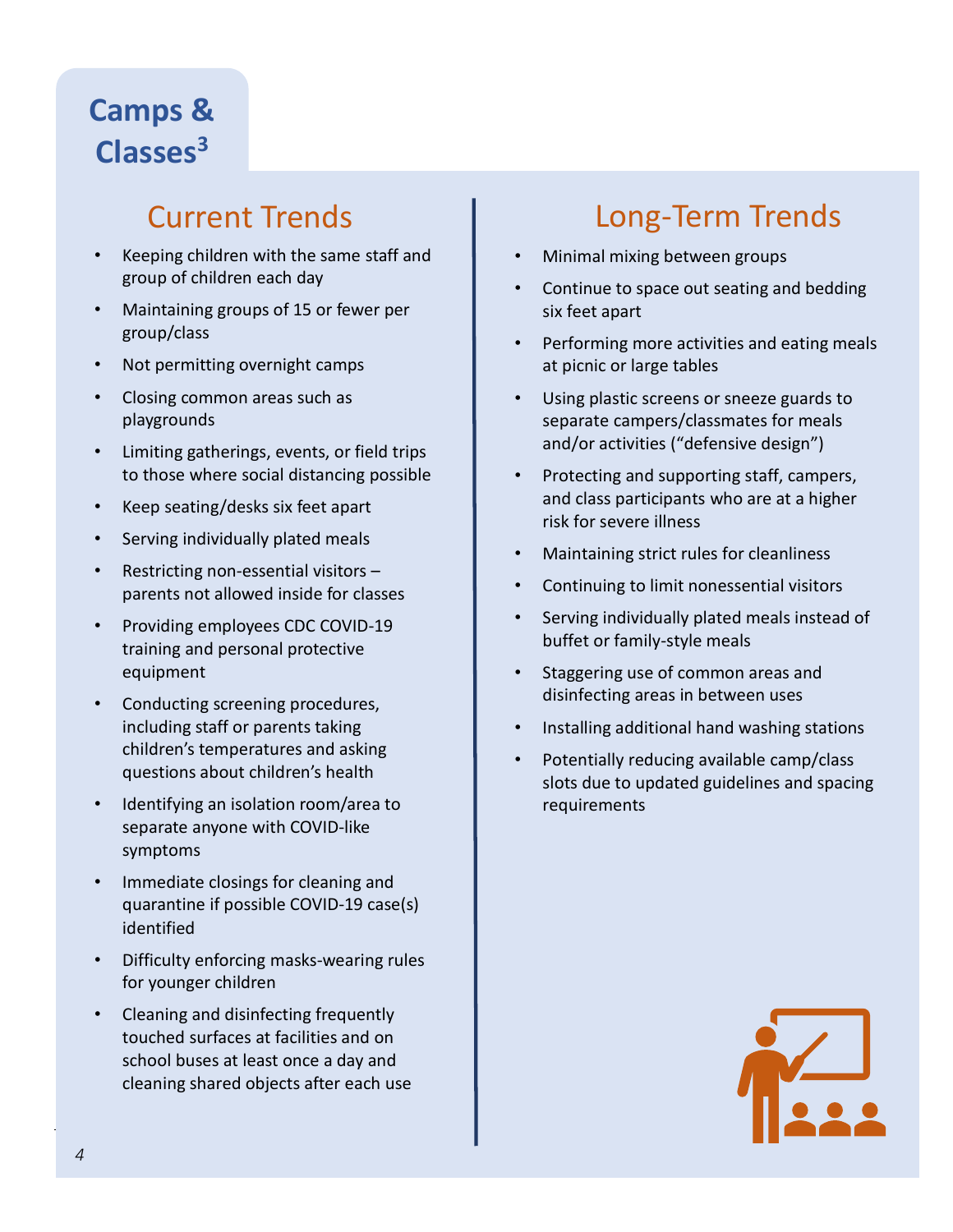## **Gatherings<sup>4</sup>**

- Holding gatherings virtually to protect vulnerable constituents
- Limiting gatherings to those who can accommodate social distancing
- Hosting 50% occupancy at venues
- Maintaining a maximum of 50 people or 1 person/family unit per 200 square feet, whichever is lower
- Banning gatherings of 100 or more people
- Holding outdoor gatherings, considering drive-in options
- Using a cloth face covering unless under two years of age
- Posting signage about protective measures, hand washing, wearing face coverings, etc.
- Cleaning and disinfecting frequently touched surfaces at least daily
- Ensuring ventilation systems are properly working
- Spacing out seating to at least six feet; use alternate rows for large venues
- Serving pre-packaged and/or individually plated food

# Current Trends Long-Term Trends

- Potentially requiring organizers to provide added insurance for large events due to increased level of risk
- Requiring attendees to sign a waiver
- Creating social distancing circles or boxes in facilities
- Physically removing seats in large auditoriums or seating areas, keeping remaining seats at a safe distance
- Adding vertical seat dividers between seats at larger venues
- Maximizing the use of outdoor space (including parking lots) at facilities
- Adjusting room layouts to accommodate social distancing
- Using thermal scanning/screening for attendees
- Using timed or staggered entry at gatherings
- Using remotely-controlled camera-equipped robots to estimate the number of people at an outdoor space and monitor social distancing
- Maintaining signage about social distancing and promoting protective measures
- Mathematically determining the appropriate number of people per event to keep risk low

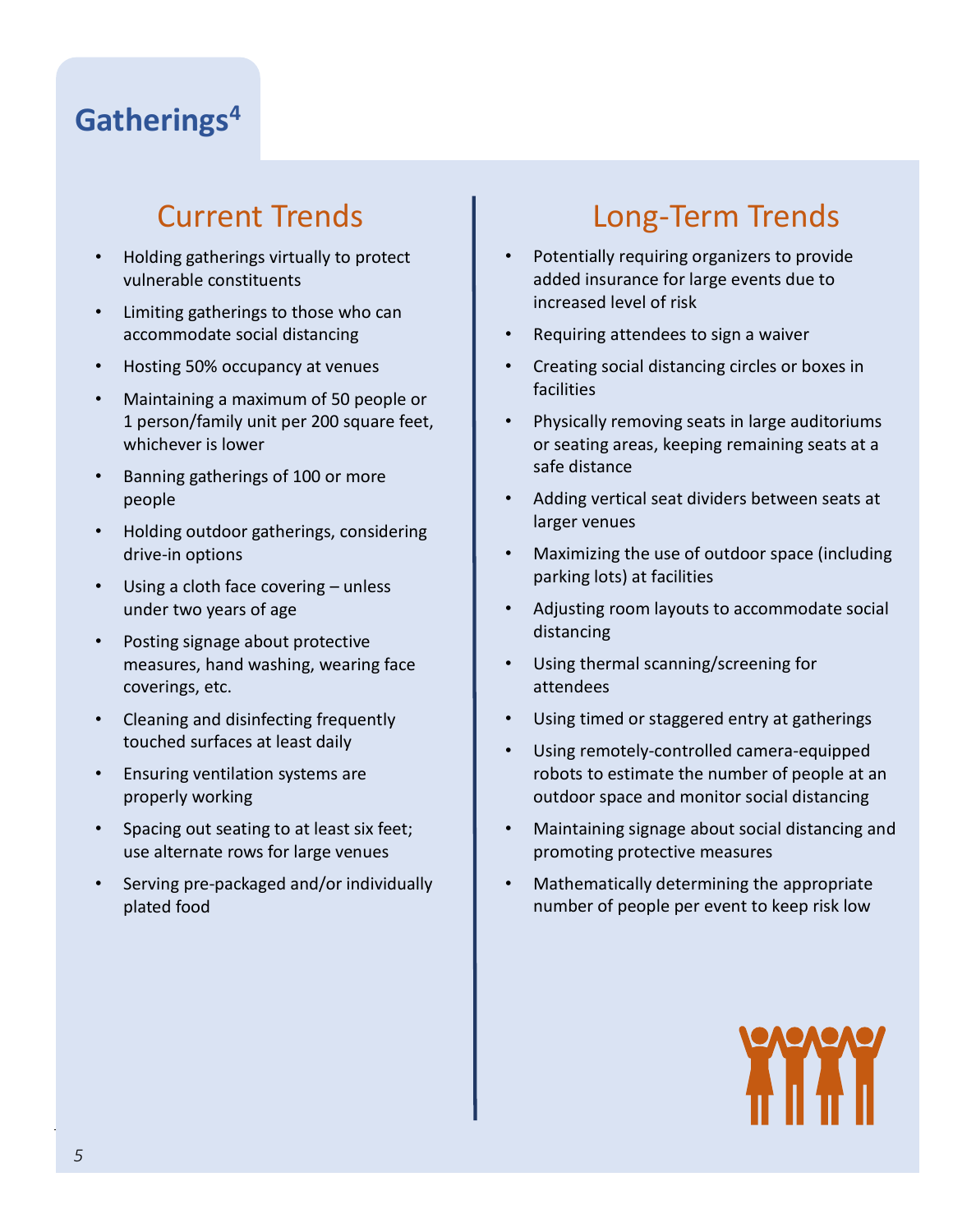#### **TOPICS FOR COUNTY CONSIDERATION**

A number of Montgomery County Public Schools' (MCPS) facilities may not be available for public use in the upcoming school year due to MCPS' need to "prioritize (their) building spaces for school-sponsored instructional activities to a greater extent than previously experienced."<sup>1</sup> MCPS anticipates that it will need more time in school facilities to transition staff and students, and to maintain social distancing and other health requirements.<sup>2</sup> For the remaining school facilities and County facilities that may reopen in the next year, stakeholders may want to consider the following, based on the current and long term trends for the most common public facility uses:

- If childcare is limited at some MCPS schools because of public health requirements, will there be alternatives spaces for providers at other sites?
- For MCPS schools that will allow childcare, will common area childcare rooms (e.g., all-purpose rooms, classrooms, gyms, playgrounds) be cleaned/sanitized at a level that meets the CDC's recommended guidelines for childcare?
- How will childcare providers at schools maintain profitability if the number of childcare slots is limited? (for a further review of childcare policies in the United States during the COVID-19 emergency and recovery, please see OLO's *[COVID-19 Recovery Outlook: Childcare\)](https://www.montgomerycountymd.gov/OLO/Reports/CurrentOLOReports.html)*
- Will additional MCPS or CUPF staff be required to attend sports leagues/games to enforce proper social distancing and health requirements and ensure that resources are available for users (e.g., hand sanitizer, single-use items, etc.)? Or will public users be required to enforce standards?
- Will users be required to sign a waiver for public use?
- Will users and/or the County be required to have COVID-related insurance?
- Will space be available for camps and non-MCPS class instruction if MCPS is required to use more space to meet social distancing and health requirements?
- Will "defensive design" measures, such as plastic dividers between seats and spaces, be used?
- Can the Community Use of Public Facilities continue being an enterprise fund and profitable if the public facilities are not in use for an extended period of time?

<sup>&</sup>lt;sup>1</sup> Memo from MCPS Board of Education President Shebra L. Evans and Superintendent of Schools Jack R. Smith to Ramona Bell-Pearson, Director, Community Use of Public Facilities on June 12,2020.  $<sup>2</sup>$  Ibid.</sup>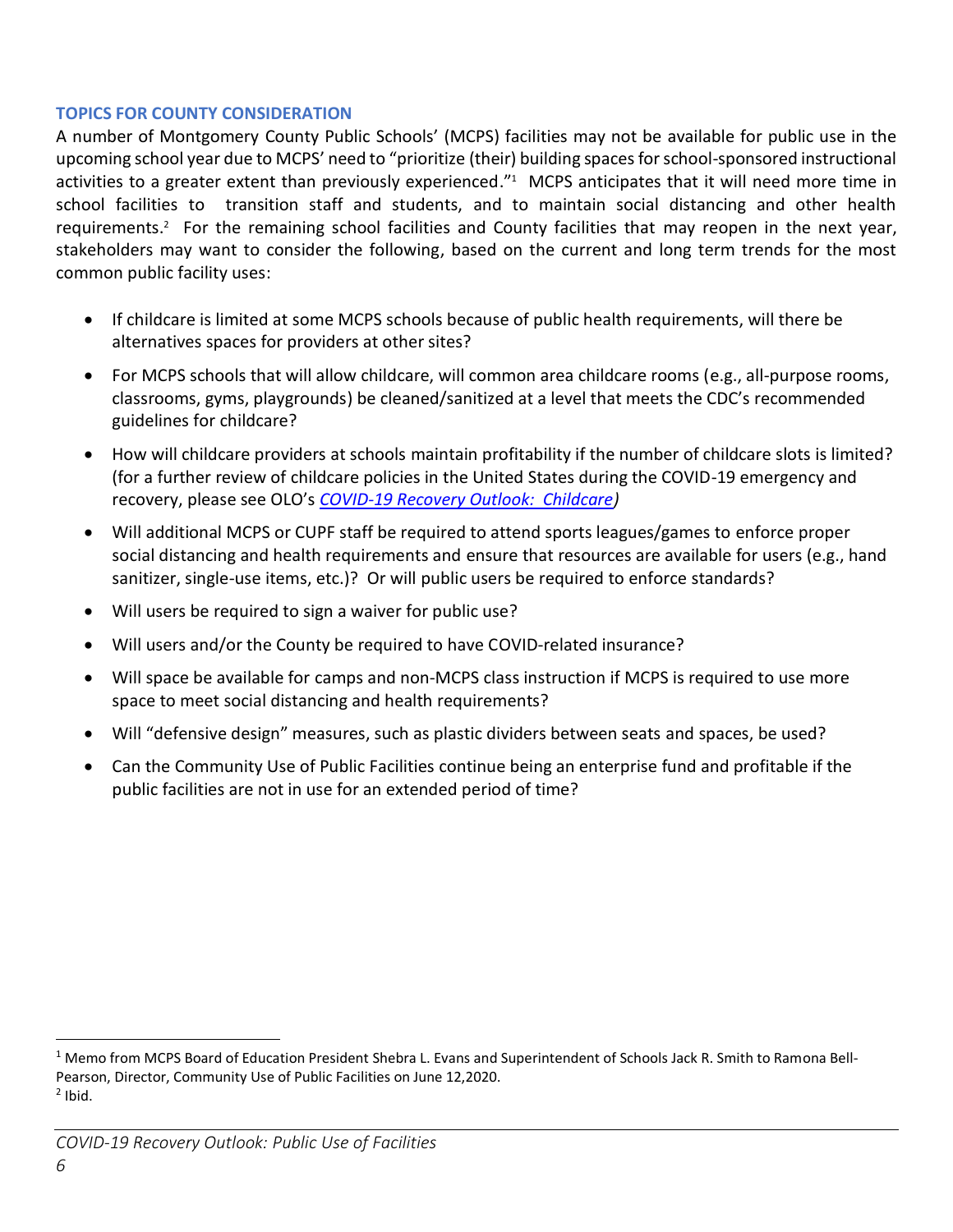### **ENDNOTES**

### **<sup>1</sup>CHILDCARE**

Enhanced Guidelines for the Child Care Facilities to Prevent the Spread of COVID-19, Maryland Department of Education, Division of Early Childhood, available at [https://earlychildhood.marylandpublicschools.org/enhanced-guidelines-child-care-facilities-prevent](https://earlychildhood.marylandpublicschools.org/enhanced-guidelines-child-care-facilities-prevent-spread-covid-19)[spread-covid-19](https://earlychildhood.marylandpublicschools.org/enhanced-guidelines-child-care-facilities-prevent-spread-covid-19)

"Child care provider adapts activities, cleaning schedule during COVID-19," by Rebecca Mitchell, the Wadena Pioneer Journal, June 11, 2020, available a[t https://www.wadenapj.com/business/small-business/6527186-Child-care-provider-adapts-activities-cleaning](https://www.wadenapj.com/business/small-business/6527186-Child-care-provider-adapts-activities-cleaning-schedule-during-COVID-19)[schedule-during-COVID-19](https://www.wadenapj.com/business/small-business/6527186-Child-care-provider-adapts-activities-cleaning-schedule-during-COVID-19)

Montgomery County Government COVID-19 Information Portal: Childcare, available at

<https://www.montgomerycountymd.gov/covid19/reopening/requirements/childcare.html>

"Central Mass. child care providers say reopening guidelines hard to meet, especially for the preschool set," by Scott O'Connell, the Metrowest Daily News, June 14, 2020, available a[t https://www.metrowestdailynews.com/news/20200614/central-mass-child-care](https://www.metrowestdailynews.com/news/20200614/central-mass-child-care-providers-say-reopening-guidelines-hard-to-meet-especially-for-preschool-set)[providers-say-reopening-guidelines-hard-to-meet-especially-for-preschool-set](https://www.metrowestdailynews.com/news/20200614/central-mass-child-care-providers-say-reopening-guidelines-hard-to-meet-especially-for-preschool-set)

"There's No Going Back: Child Care after COVID-19," by Rhian Evana Allvin and Lauren Hogan, The National Association for the Education of Young Children, May 6, 2020, available a[t https://www.naeyc.org/resources/blog/theres-no-going-back-child-care](https://www.naeyc.org/resources/blog/theres-no-going-back-child-care-after-covid-19)[after-covid-19](https://www.naeyc.org/resources/blog/theres-no-going-back-child-care-after-covid-19)

"How COVID-19 Has Created a Childcare Catch-22 for Working Families," by Abhy Vesoulis, TIME, May 13, 2020, available at <https://time.com/5836309/coronavirus-childcare-working-families/>

"Coronavirus Pandemic Could Lead to Permanent Loss of Nearly 4.5 Million Child Care Slots," by Steven Jessen-Howard and Simon Workman, Center for American Progress, April 24, 2020, available at [https://www.americanprogress.org/issues/early](https://www.americanprogress.org/issues/early-childhood/news/2020/04/24/483817/coronavirus-pandemic-lead-permanent-loss-nearly-4-5-million-child-care-slots/)[childhood/news/2020/04/24/483817/coronavirus-pandemic-lead-permanent-loss-nearly-4-5-million-child-care-slots/](https://www.americanprogress.org/issues/early-childhood/news/2020/04/24/483817/coronavirus-pandemic-lead-permanent-loss-nearly-4-5-million-child-care-slots/)

"Child care programs, summer camps are allowed to reopen under Phase 2. What you need to know," by Dialynn Dwyer, Boston.com, available at [https://www.boston.com/news/coronavirus/2020/06/03/phase-2-reopening-guidelines-child-care](https://www.boston.com/news/coronavirus/2020/06/03/phase-2-reopening-guidelines-child-care-summer-camps-coronavirus)[summer-camps-coronavirus](https://www.boston.com/news/coronavirus/2020/06/03/phase-2-reopening-guidelines-child-care-summer-camps-coronavirus)

CDC Activities and Initiative Supporting the COVI-19 Response and the President's Plan for Opening America Up Again, available at <https://www.cdc.gov/coronavirus/2019-ncov/downloads/php/CDC-Activities-Initiatives-for-COVID-19-Response.pdf>

Governor Hogan Announces Next Stage Two Reopenings, Including Indoor Dining and Outdoor Amusements, The Office of Governor Larry Hogan, available a[t https://governor.maryland.gov/2020/06/10/governor-hogan-announces-next-stage-two-reopenings](https://governor.maryland.gov/2020/06/10/governor-hogan-announces-next-stage-two-reopenings-including-indoor-dining-and-outdoor-amusements/)[including-indoor-dining-and-outdoor-amusements/](https://governor.maryland.gov/2020/06/10/governor-hogan-announces-next-stage-two-reopenings-including-indoor-dining-and-outdoor-amusements/)

#### **<sup>2</sup>SPORTS**

"Back to Business," State of Maryland's Department of Commerce, available at <https://open.maryland.gov/backtobusiness/> Coronavirus Disease 2019: Considerations for Youth Sports, Centers for Disease Control and Prevention, available at <https://www.cdc.gov/coronavirus/2019-ncov/community/schools-childcare/youth-sports.html>

"Maryland to allow high schools to begin outdoor sports for first time since start of coronavirus

New Rules: Youth Sports in the DC Area Adjust to a COVID-19 Reality, by Dave Johnson, WTOP News, June 29, 2020, available at <https://wtop.com/sports/2020/06/new-rules-youth-sports-in-the-dc-area-adjust-to-a-covid-19-reality/>

"Youth sports can begin to resume in Massachusetts during Phase 2 of the reopening plan. Here are the rules," by Nik DeCostaKlipa, Boston.com, June 4, 2020, available a[t https://www.boston.com/sports/coronavirus/2020/06/04/youth-sports](https://www.boston.com/sports/coronavirus/2020/06/04/youth-sports-massachusetts-reopening)[massachusetts-reopening](https://www.boston.com/sports/coronavirus/2020/06/04/youth-sports-massachusetts-reopening)

"Return to Play COVID-19 Risk Assessment Tool," the Aspen Institute Project Play, available at <https://www.aspenprojectplay.org/return-to-play>

When Can Kids Play Sports Again? How to Keep Youth Safe from Coronavirus, by Bruce Y. Lee, Forbes, May 27, 2020, available at [https://www.forbes.com/sites/brucelee/2020/05/27/when-can-kids-play-sports-againhow-to-keep-youth-safe-from](https://www.forbes.com/sites/brucelee/2020/05/27/when-can-kids-play-sports-againhow-to-keep-youth-safe-from-coronavirus/#1d7a8a5636ac)[coronavirus/#1d7a8a5636ac](https://www.forbes.com/sites/brucelee/2020/05/27/when-can-kids-play-sports-againhow-to-keep-youth-safe-from-coronavirus/#1d7a8a5636ac)

"Returning to Youth Sports After the Coronavirus Crisis," Johns Hopkins Medicine, available at

<https://www.hopkinsallchildrens.org/ACH-News/General-News/Returning-to-Youth-Sports-After-the-Coronavirus-Cr>

Statement on PPE and Athletic Participation: Ramification of the COVID-19 Pandemic, the National Federation of State High School Associations and the Sports Medicine Advisory Committee, available at [https://www.nfhs.org/media/3812225/nfhs-smac](https://www.nfhs.org/media/3812225/nfhs-smac-statement-on-ppe-and-athletic-participation-final-april-2020.pdf)[statement-on-ppe-and-athletic-participation-final-april-2020.pdf](https://www.nfhs.org/media/3812225/nfhs-smac-statement-on-ppe-and-athletic-participation-final-april-2020.pdf)

Status of State Association Activity Restrictions, the National Federation of State High School Associations, available at <https://www.nfhs.org/articles/status-of-state-association-activity-restrictions/>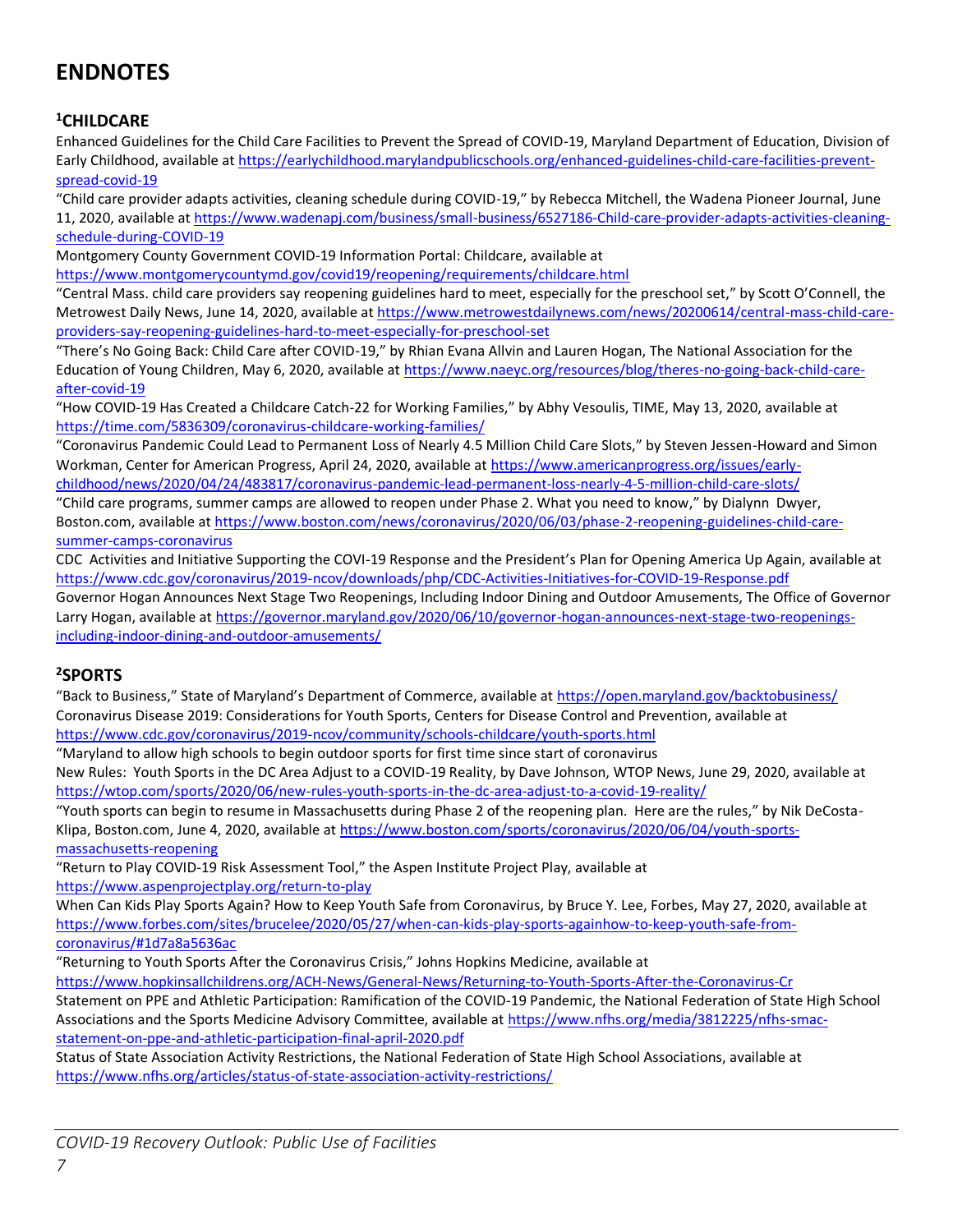"A Terrible Price: the Deadly Racial Disparities of Covid-19 in America," by Linda Villarosa, New York Times, May 20, 2020, available a[t https://www.nytimes.com/2020/04/29/magazine/racial-disparities-covid-19.html](https://www.nytimes.com/2020/04/29/magazine/racial-disparities-covid-19.html) 

Guidance for Opening up High School Athletics and Activities, the National Federation of State High School Associations and the Sports Medicine Advisory Committee, available a[t https://www.nfhs.org/media/3812287/2020-nfhs-guidance-for-opening-up-high](https://www.nfhs.org/media/3812287/2020-nfhs-guidance-for-opening-up-high-school-athletics-and-activities-nfhs-smac-may-15_2020-final.pdf)[school-athletics-and-activities-nfhs-smac-may-15\\_2020-final.pdf](https://www.nfhs.org/media/3812287/2020-nfhs-guidance-for-opening-up-high-school-athletics-and-activities-nfhs-smac-may-15_2020-final.pdf)

### **<sup>3</sup>CAMPS & CLASSES**

"Summer Camp during corona virus will look a little different," by Ariana Eunjung Cha, Washington Post, June 22, 2020, available at <https://www.washingtonpost.com/health/2020/06/19/summer-camp-during-coronavirus-will-look-little-different/>

"Child care programs, summer camps are allowed to reopen under Phase 2. What you need to know," by Dialynn Dwyer, Boston.com, available at [https://www.boston.com/news/coronavirus/2020/06/03/phase-2-reopening-guidelines-child-care](https://www.boston.com/news/coronavirus/2020/06/03/phase-2-reopening-guidelines-child-care-summer-camps-coronavirus)[summer-camps-coronavirus](https://www.boston.com/news/coronavirus/2020/06/03/phase-2-reopening-guidelines-child-care-summer-camps-coronavirus)

CDC Activities and Initiative Supporting the COVI-19 Response and the President's Plan for Opening America Up Again, available at <https://www.cdc.gov/coronavirus/2019-ncov/downloads/php/CDC-Activities-Initiatives-for-COVID-19-Response.pdf>

"Youth summer camps, programs take a cautious approach for summer of COVID-19," by Logan Wroge, Wisconsin State Journal, June 7, 2020, available a[t https://madison.com/wsj/news/local/education/local\\_schools/youth-summer-camps-programs-take-a](https://madison.com/wsj/news/local/education/local_schools/youth-summer-camps-programs-take-a-cautious-approach-for-summer-of-covid-19/article_081cd0b5-d223-53c7-a7cb-aff894636224.html)[cautious-approach-for-summer-of-covid-19/article\\_081cd0b5-d223-53c7-a7cb-aff894636224.html](https://madison.com/wsj/news/local/education/local_schools/youth-summer-camps-programs-take-a-cautious-approach-for-summer-of-covid-19/article_081cd0b5-d223-53c7-a7cb-aff894636224.html)

Camp Operations Guide Summer 2020, the American Camp Association, available at [https://www.acacamps.org/resource](https://www.acacamps.org/resource-library/coronavirus/camp-business/camp-operations-guide-summer-2020)[library/coronavirus/camp-business/camp-operations-guide-summer-2020](https://www.acacamps.org/resource-library/coronavirus/camp-business/camp-operations-guide-summer-2020)

"Day care, camp, hugging and playdates: What's safe for kids during the COVID-19 summer?," by Allison H. Bartlett, MD, MS, University of Chicago Medicine, June 18, 2020, available at [https://www.uchicagomedicine.org/forefront/coronavirus-disease-covid-](https://www.uchicagomedicine.org/forefront/coronavirus-disease-covid-19/covid-19-tips-for-keeping-kids-safe-during-the-summer#camp)[19/covid-19-tips-for-keeping-kids-safe-during-the-summer#camp](https://www.uchicagomedicine.org/forefront/coronavirus-disease-covid-19/covid-19-tips-for-keeping-kids-safe-during-the-summer#camp)

"How COvid-19 could redesign our world," by Lou Del Bello, BBC, May 27, 2020, available at <https://www.bbc.com/future/article/20200527-coronavirus-how-covid-19-could-redesign-our-world>

"What is Defensive Design?" by John Spacey, Simplicable, August 15, 2016, available at [https://simplicable.com/new/defensive](https://simplicable.com/new/defensive-design)[design](https://simplicable.com/new/defensive-design)

Interim Guidance for Day Camp or Program Settings Serving Children and Teens, the North Carolina Department of Health and Human Services, June 26, 2020, available at [https://files.nc.gov/covid/documents/guidance/businesses/NC-Interim-Guidance-for-](https://files.nc.gov/covid/documents/guidance/businesses/NC-Interim-Guidance-for-Day-Camp-Settings.pdf)[Day-Camp-Settings.pdf](https://files.nc.gov/covid/documents/guidance/businesses/NC-Interim-Guidance-for-Day-Camp-Settings.pdf)

"Fewer will attend camp this summer, and some camps won't survive," by David Sharp, the Associated Press, July 5, 2020, available a[t https://www.pressherald.com/2020/07/05/fewer-will-attend-camp-this-summer-and-some-camps-wont-survive/](https://www.pressherald.com/2020/07/05/fewer-will-attend-camp-this-summer-and-some-camps-wont-survive/)

#### **<sup>4</sup>GATHERINGS**

Montgomery County Government COVID-19 Information Portal: Gatherings, available at

<https://www.montgomerycountymd.gov/covid19/reopening/requirements/gatherings.html>

CDC Activities and Initiative Supporting the COVI-19 Response and the President's Plan for Opening America Up Again, available at <https://www.cdc.gov/coronavirus/2019-ncov/downloads/php/CDC-Activities-Initiatives-for-COVID-19-Response.pdf>

Maryland Strong: Roadmap to Recovery, State of Maryland, available at<https://governor.maryland.gov/recovery/>

"To safely reopen, facilities throw rules out the window and embrace creativity," by Liza Weisstuch, the Washington Post, July 3, 2020, available a[t https://www.washingtonpost.com/lifestyle/travel/to-safely-reopen-facilities-throw-rules-out-the-window-and](https://www.washingtonpost.com/lifestyle/travel/to-safely-reopen-facilities-throw-rules-out-the-window-and-embrace-creativity/2020/07/02/9605842e-afd4-11ea-856d-5054296735e5_story.html)[embrace-creativity/2020/07/02/9605842e-afd4-11ea-856d-5054296735e5\\_story.html](https://www.washingtonpost.com/lifestyle/travel/to-safely-reopen-facilities-throw-rules-out-the-window-and-embrace-creativity/2020/07/02/9605842e-afd4-11ea-856d-5054296735e5_story.html)

"5 Towners are warned: No Mask, no shul," by Ed Weintrob, the Jewish Star, July 9, 2020, available at

<https://www.thejewishstar.com/stories/as-israel-locks-up-5-towners-are-warned-no-mask-no-shul-5-towns-report,19403?>

"What do Post-Coronavirus Events Look Like?" by Julius Solaris, EventMB, April 21, 2020, available at

<https://www.eventmanagerblog.com/post-coronavirus-events>

Updated: Sample language for event organizers, Washington State University, March 6, 2020, available at [https://wsu.edu/covid-](https://wsu.edu/covid-19/2020/03/06/updated-sample-language-for-event-organizers/)[19/2020/03/06/updated-sample-language-for-event-organizers/](https://wsu.edu/covid-19/2020/03/06/updated-sample-language-for-event-organizers/)

"Sign Here First: Reopening Businesses Turn to Liability Waivers, Disclaimers," by Suzanne Barlyn and John McCrank, Insurance Journal, June 1, 2020, available a[t https://www.insurancejournal.com/news/national/2020/06/01/570571.htm](https://www.insurancejournal.com/news/national/2020/06/01/570571.htm)

Social, Religious, and Other Gatherings: Advisory Document Phase III-IV, State of Alaska, available a[t https://covid19.alaska.gov/wp](https://covid19.alaska.gov/wp-content/uploads/2020/05/05222020-Phase-III-IV-016-Attachment-N-Revised-Social-Religious-and-Other-Gatherings.pdf)[content/uploads/2020/05/05222020-Phase-III-IV-016-Attachment-N-Revised-Social-Religious-and-Other-Gatherings.pdf](https://covid19.alaska.gov/wp-content/uploads/2020/05/05222020-Phase-III-IV-016-Attachment-N-Revised-Social-Religious-and-Other-Gatherings.pdf)

"How large a gathering is too large during the coronavirus pandemic?" by Dana Mackenzie, Science News, April 2, 2020, available at <https://www.sciencenews.org/article/coronavirus-covid19-social-gathering-size-math-pandemic>